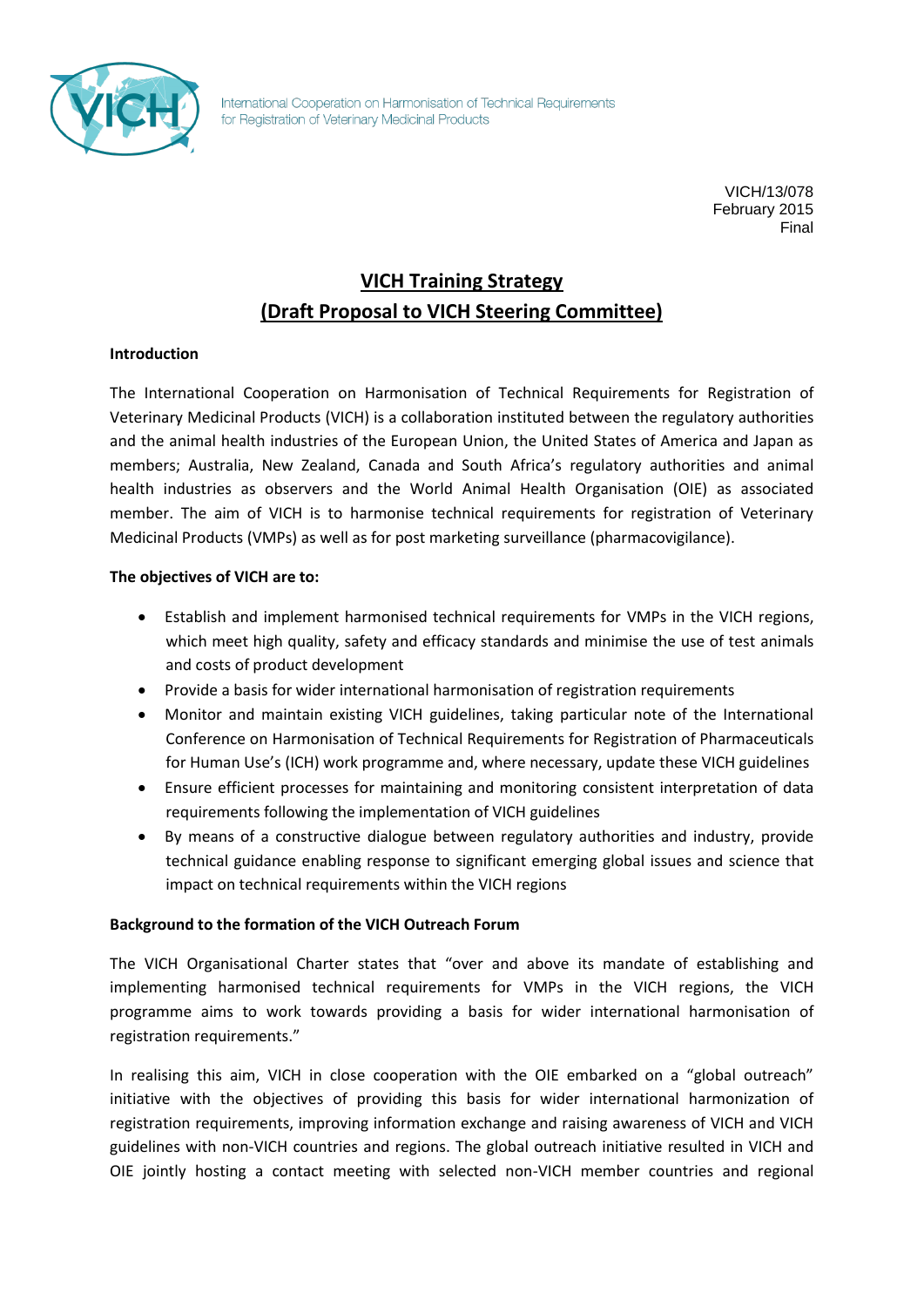representations on wider harmonisation of VICH guidelines in Tokyo in November 2011. One of the outcomes of this meeting was the formation of the VICH Outreach Forum.

Since the Tokyo contact meeting, regular formal meetings of the Outreach Forum have taken place in conjunction with the VICH Steering Committee meetings. From the discussions held and a survey carried out amongst Outreach Forum members, it was evident that there is a need for training in the understanding and application of VICH guidelines. Over and above this need, there was clear evidence of a need for comprehensive training of people working in the regulatory authorities in Outreach Forum member countries in all aspects of VMP registration dossier assessment.

In this context, it was decided to develop a VICH Training Strategy.

## **Mission of the VICH Training Strategy**

The mission of VICH training strategy is to promote a better understanding of VICH guidelines and subsequently, their utilization in the context of a system for regulation of veterinary medicines and in order to facilitate the wider international harmonisation of registration requirements globally.

This mission will support building capacity of Veterinary Medicinal Product regulatory authorities and industry to ensure both animal and public health protection and ensure appropriate quality of veterinary medicines. In addition, these efforts can assist in minimizing fraud and ensure food safety.

## **Aim of the VICH Training Strategy**

The aim of the proposed training strategy is to:

- Address where feasible, challenges faced by Outreach Forum participants with respect to the application of VICH guidelines within a fit for purpose registration process.
- Contribute to enhancing the ability of Outreach Forum participants to adequately assess technical studies and data generated and documented in registration dossiers in accordance with VICH guidelines

# **Scope of the VICH Training Strategy for Outreach Forum members**

The scope of this Training Strategy is to provide training on the technical requirements for the registration of VMPs including general requirements, pre-approval (quality, safety and efficacy) and post-approval (pharmacovigilance).

## **Principles and approaches of the VICH Training Strategy for Outreach Forum members**

Principles are proposed in order to make best use of resources, opportunities and technology, thereby ensuring that training activities directed through VICH are as effective and efficient as possible.

# **A two-pronged approach for the implementation of the training strategy is proposed:**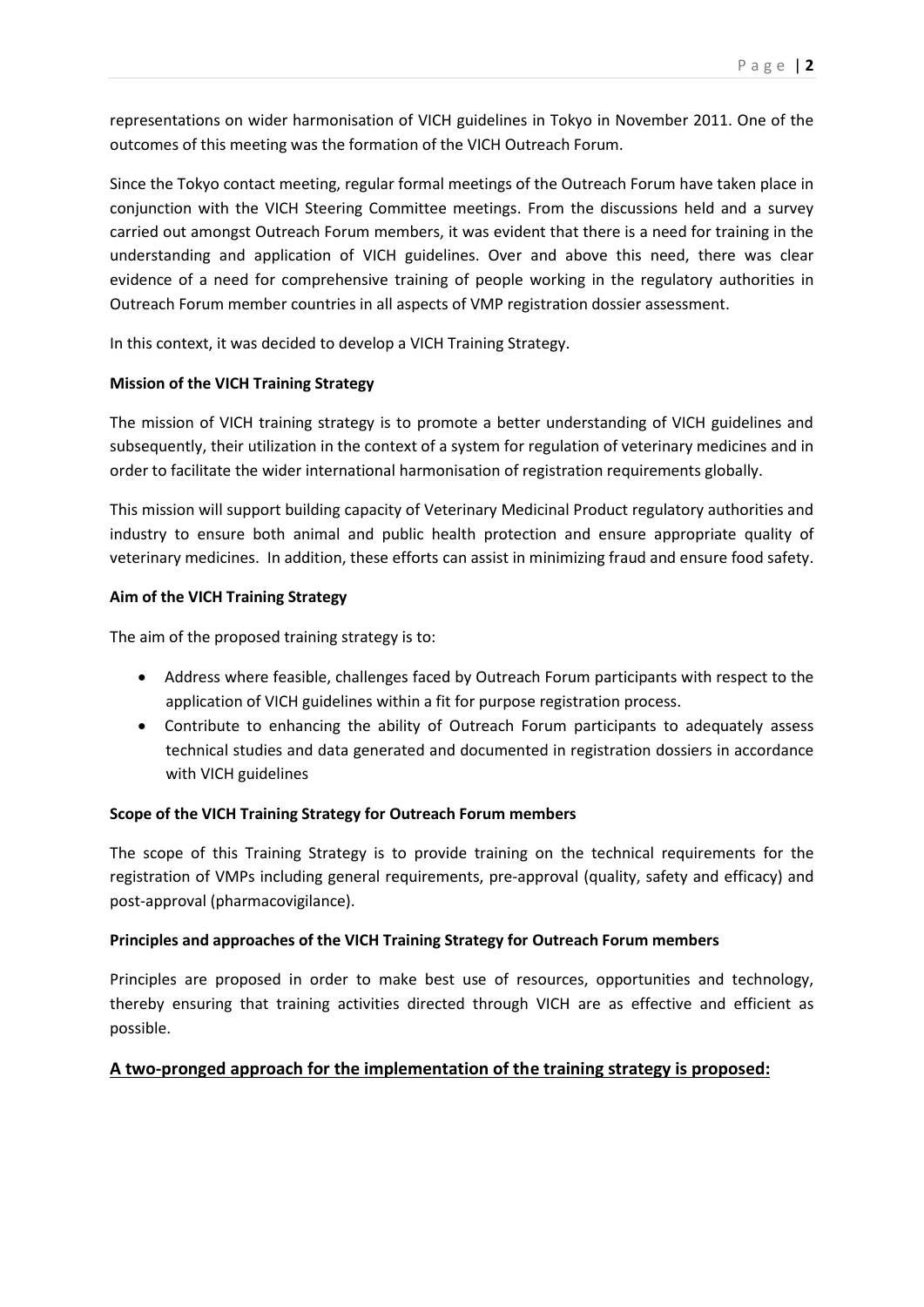## **First level of intervention:**

Multiple overview training presentations regarding the VICH process and deployment of VICH adopted guidelines will be published on the VICH website for training purposes.

Presentations by Steering Committee members, who may be supported by experts, as appropriate, to the Outreach Forum and discussion of selected topics proposed by the Outreach Forum member country and region representatives in small group discussions and on the basis of question and answering sessions, with reporting back to plenary are proposed to address this level. Presentations to the Outreach Forum will not be detailed technical guideline presentations but address a higher level and general topics.

## **Second level of intervention: Provide more detailed training at Outreach Forum member country or regional level**

For this level of intervention, the development of a training course composed of different modules with the structure described below is proposed. Resources and costs for this level of training must be developed and available before the activity can take place. VICH guidelines that **could** be part of each module are also listed. Each module could provide a general overview of relevant requirements, relevant VICH guidelines and principles of their application. In order to achieve comprehensive training on the regulation of veterinary medicines, data assessment and VICH guidelines, several modules would be necessary that should include practical exercises on basis of examples. Prereading requirements will be an integral part of the training. Examples of potential training modules are listed below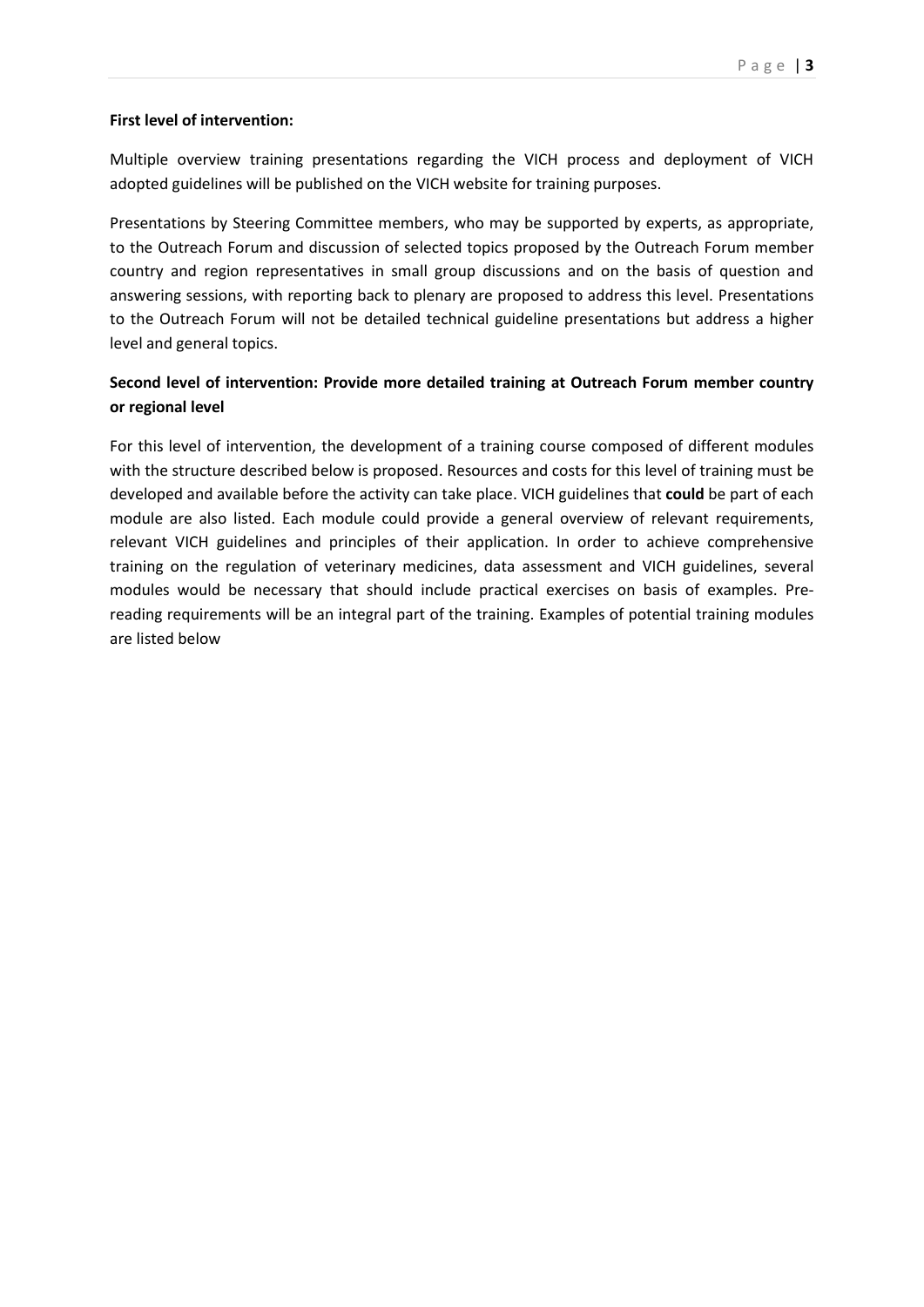#### *MODULE #1 (0.5 days)*

Content: General Overview on Registration Requirements

Target Group: national competent authority, managers, administrators, assessors

#### *MODULE #2 (1.5 – 2 Days)*

Content: Chemistry and Manufacturing / Quality Assessment (process/data)

Target Group: assessors

Guidelines that could be used:

- Validation of analytical procedures : Definition and Terminology VICH GL1 (Validation definitions)
- Validation of analytical procedures : Methodology VICH GL2 (Validation methods)
- Stability testing of new drugs substances and products VICH GL3 (Stability drugs)
- Stability Testing of New Veterinary Drug Substances and Medicinal Products (Revision) VICH GL3 (Quality)
- Stability Testing :Requirements for New Dosage Forms Annex to the VICH guidelines on Stability Testing for New Drugs and Products VICH GL4 (Stability products)
- Stability Testing :Photostability Testing of New Drug Substances and Products VICH GL5 (Photostability)
- **•** Stability Te[s](http://www.vichsec.org/pdf/gl07_st3.pdf)ting for Medicated Premixes VICH GL8 (Stability premixes)
- Impurities in New Veterinary Drug Substances (Revision) VICH GL10 10 (R) (Quality)
- Impurities in New Veterinary Medicinal Products (Revision) VICH GL11 (R) (Quality)  $-$
- Impurities: Residual Solvents in new veterinary medicinal products, active substances and excipients (Revision)
	- VICH GL18 (R) (Impurities: Residual Solvents)
- Test Procedures and Acceptance Criteria for New Veterinary Drug Substances and New Medicinal Products: Chemical Substances + [Decision Trees](http://www.vichsec.org/pdf/GL39-DecisionTrees.ppt) VICH GL39 (Quality)
- Bracketing and matrixing designs for stability testing of new veterinary drug substances and medicinal products VICH GL45 (Quality)
- Statistical evaluation of stability data VICH GL51 (Quality: Stability Data)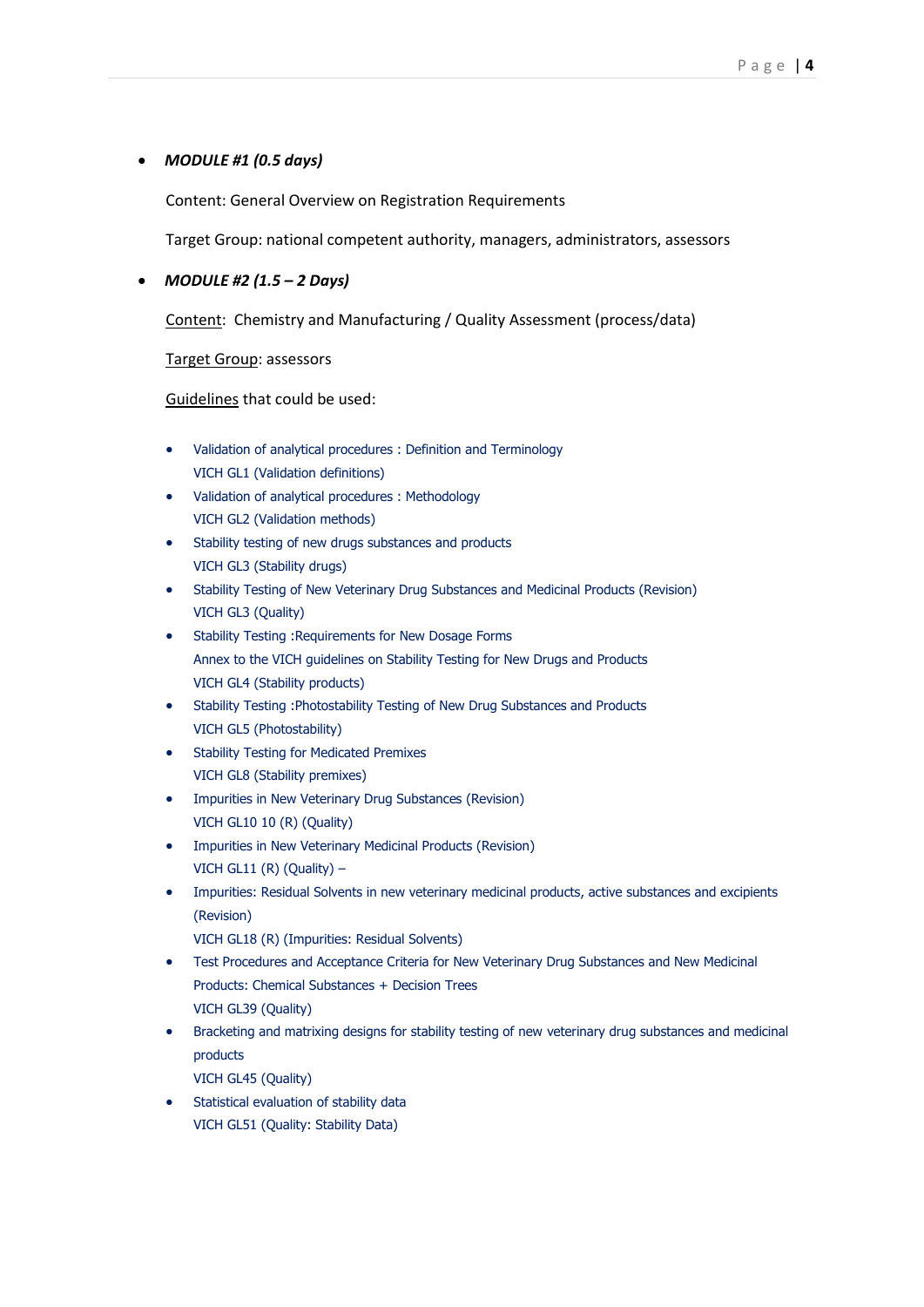## *MODULE #3 (1.5 – 2 Days)*

Content: Human (Food) Safety and Environmental Risk assessment Target Group: assessors Guidelines that could be used to assess Human (Food) Safety Note: Depending on the training audience, the guidelines listed in this section may be further subdivided into multiple modules.

- Studies to evaluate the safety of residues of veterinary drugs in human food: Reproduction Testing VICH GL22 (Safety: Reproduction)
- Studies to evaluate the safety of residues of veterinary drugs in human food: Genotoxicity Testing VICH GL23 (Safety: Genotoxicity)
- Pre-approval information for registration of new veterinary medicinal products for food producing animals with respect to antimicrobial resistance VICH GL27 (Antimicrobial resistance: pre-approval)
- Studies to evaluate the safety of residues of veterinary drug in human food: carcinogenicity testing VICH GL28 (Safety: Carcinogenicity)
- Studies to evaluate the safety of residues of veterinary drugs in human food: Repeat-dose (90 days) Toxicity Testing

VICH GL31 (Safety: Repeat-dose Toxicity)

 Studies to evaluate the safety of residues of veterinary drugs in human food: Developmental Toxicity **Testing** 

VICH GL32 (Safety: Developmental Toxicity)

- Studies to evaluate the safety of residues of veterinary drugs in human food: General Approach to Testing VICH GL33 (Safety: General Approach)
- Studies to evaluate the safety of residues of veterinary drugs in human food: General approach to establish a microbiological ADI VICH GL36 (R) (Safety)
- Studies to evaluate the safety of residues of veterinary drugs in human food: Repeat-dose (chronic) toxicity testing

VICH GL37 (Safety: Repeat-dose chronic toxicity)

- Studies to evaluate the metabolism and residue kinetics of veterinary drugs in food-producing animals: Metabolism study to determine the quantity and identify the nature of residues VICH GL46 (MRK)
- Studies to evaluate the metabolism and residue kinetics of veterinary drugs in food-producing animals: Comparative metabolism studies in laboratory animals VICH GL47 (MRK)
- Studies to evaluate the metabolism and residue kinetics of veterinary drugs in food-producing animals: Marker residue depletion studies to establish product withdrawal periods VICH GL48 (MRK)
- Validation of analytical methods used in residue depletion studies VICH GL49 (MRK)

Guidelines for Environmental Risk Assessment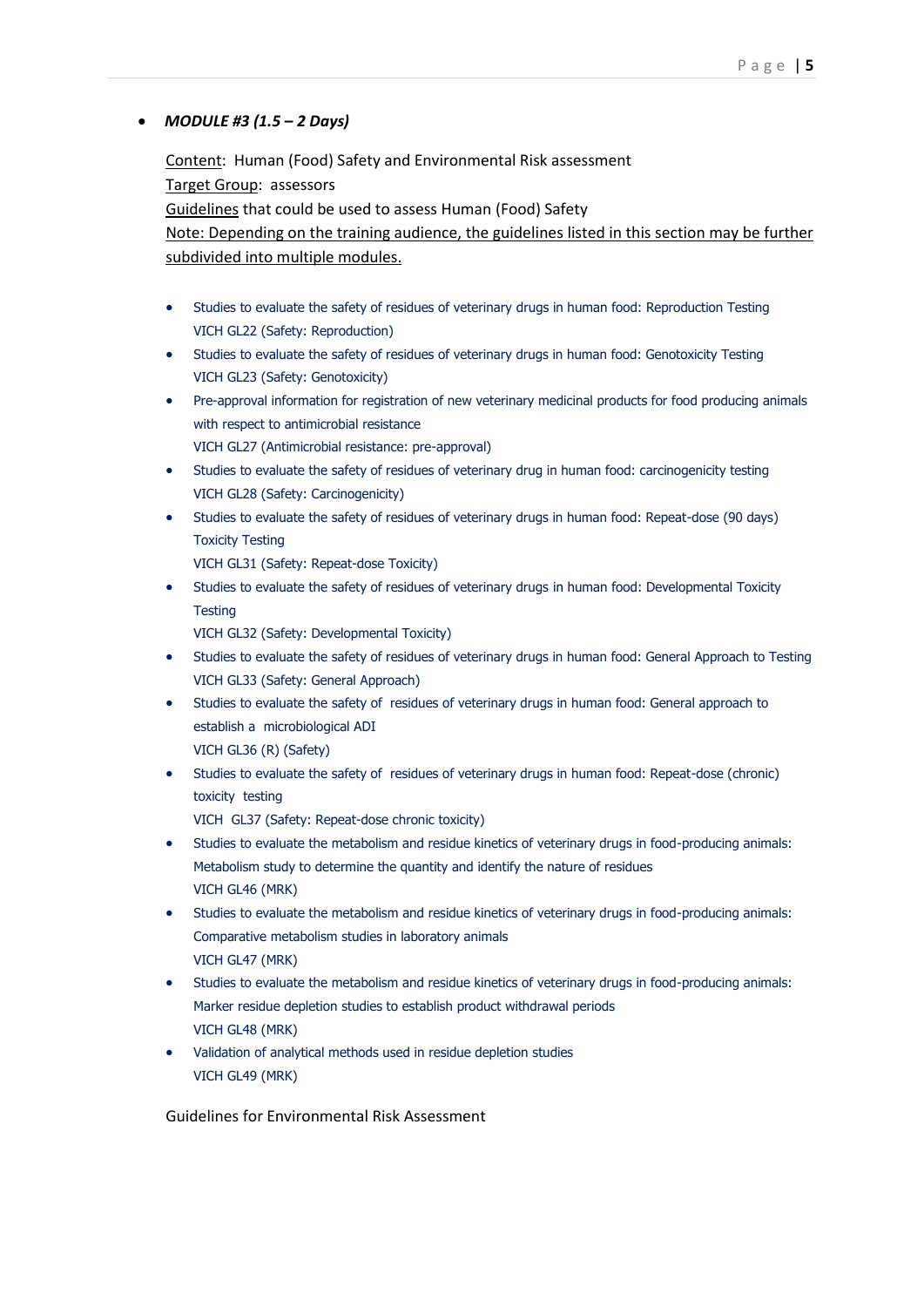- Environmental Impact Assessment (EIAs) for veterinary medicinal products (VMPs) Phase 1 VICH GL6 (Ecotoxicity - Phase 1)
- Environmental Impact Assessment (EIAs) for Veterinary Medicinal Products (VMPs) Phase II VICH GL38 (Ecotoxicity Phase II)

#### *MODULE #4 (1.5 – 2 Days)*

Content: Target Animal Safety (TAS) and Efficacy/Effectiveness

Target Group: assessors

Guidelines that could be used for Target Animal Safety

- Relevant human food safety assessment guidelines on toxicity endpoints
- Target Animal Safety for Pharmaceuticals VICH GL43 (TAS Pharmaceuticals)

#### Guidelines that could be used for Efficacy / Effectiveness assessment:

- **•** Efficacy of Anthelmintics: General Requirements VICH GL7 (Anthelmintics General)
- Good Clinical Practices VICH GL9 (GCP)
- **•** Efficacy of Anthelmintics: Specific Recommendations for Bovines VICH GL12 (Anthelmintics: Bovines)
- **•** Efficacy of Anthelmintics: Specific Recommendations for Ovines VICH GL13 (Anthelmintics: Ovines)
- **•** Efficacy of Anthelmintics: Specific Recommendations for Caprines VICH GL14 (Anthelmintics: Caprines)
- **•** Efficacy of Anthelmintics: Specific Recommendations for Equine VICH GL15 (Anthelmintics: Equine)
- **•** Efficacy of Anthelmintics: Specific Recommendations for Swine VICH GL16 (Anthelmintics: Swine)
- **•** Efficacy of Anthelmintics: Specific Recommendations for Canine VICH GL19 (Anthelmintics: Canine)
- **•** Efficacy of Anthelmintics: Specific Recommendations for Feline VICH GL20 (Anthelmintics: Feline)
- **•** Efficacy of Anthelmintics: Specific Recommendations for Poultry VICH GL21 (Anthelmintics: Poultry)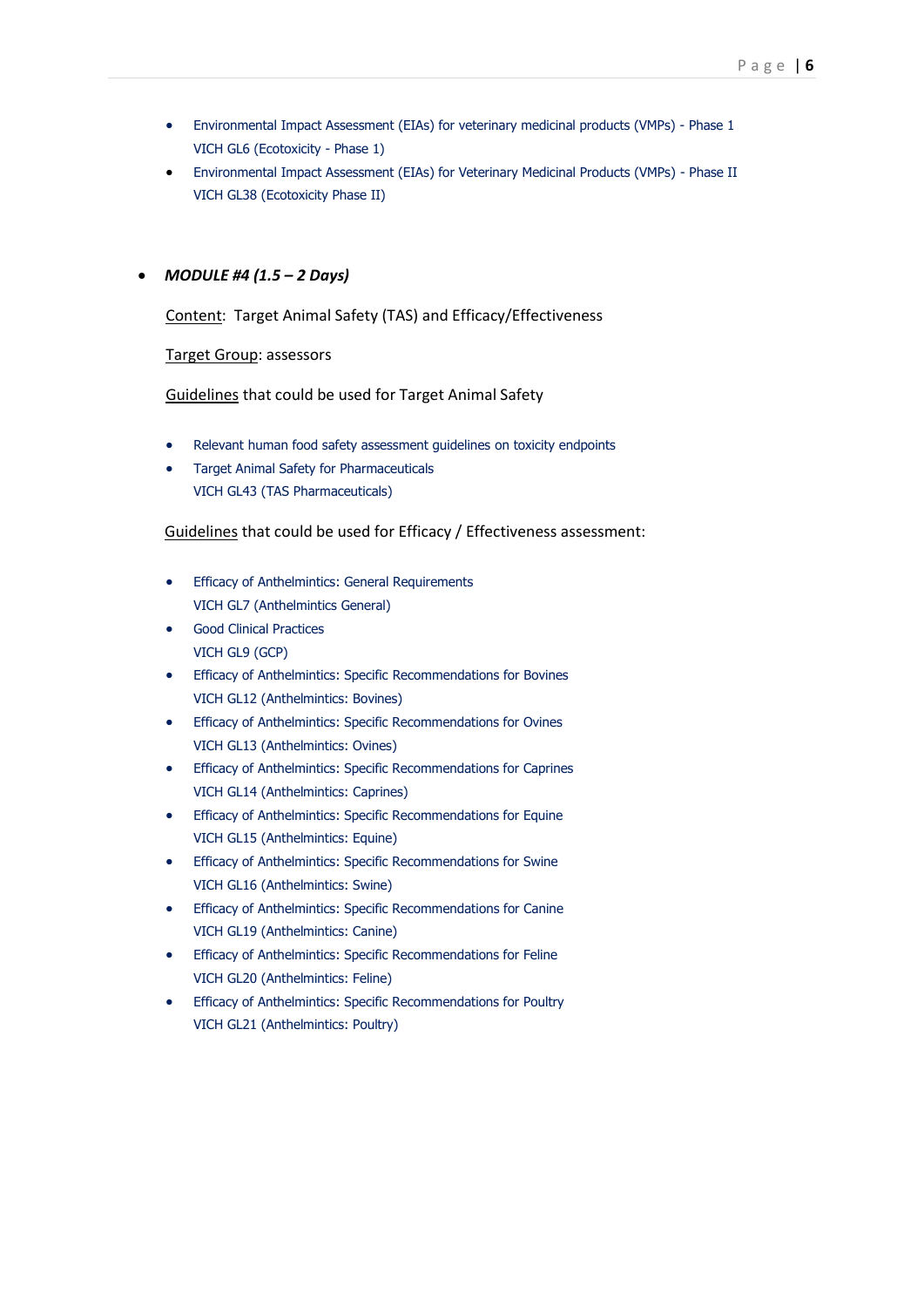#### *MODULE #5 (1.5 – 2 Days)*

Content: Pharmacovigilance (PV) and Adverse event reporting

Target Group: assessors

Guidelines that could be used:

- Pharmacovigilance of veterinary medicinal products: management of adverse event reports (AERs) VICH GL24 (Pharmacovigilance)
- Pharmacovigilance of Veterinary Medicinal Products Management of Periodic Summary Update Reports GL29 (Pharmacovigilance)
- Controlled List of Terms [\(cover page\)](http://www.vichsec.org/en/GL30-ST7_cover.pdf) VICH GL30 (Pharmacovigilance)
- Pharmacovigilance: Electronic Standards for Transfer of data VICH GL35 (Pharmacovigilance: ESTD)
- Pharmacovigilance of Veterinary Medicinal Products Data Elements for Submission of Adverse Event **Reports**

VICH GL42 (Pharmacovigilance)

#### *MODULE #6 (1.5 – 2 Days)*

Content: Biologicals/Immunologicals/Vaccines

#### Target group: assessors

Guidelines that could be used to assess biological/immunological veterinary medicinal products / veterinary vaccines:

- Stability testing of new biotechnological/biological veterinary medicinal products VICH GL17 (Stability: biotechnologicals/biologicals)
- Testing of residual formaldehyde VICH GL25 (Biologicals: Formaldehyde)
- Testing of residual moisture VICH GL26 (Biologicals: Moisture)
- Test for the detection of Mycoplasma contamination VICH GL34 (Biologicals)
- Test Procedures and Acceptance Criteria for New Biotechnological/Biological Veterinary Medicinal Products VICH GL40 (Quality)
- Target Animal Safety Examination of Live Veterinary Vaccines in Target Animals for Absence of Reversion to Virulence - [Annexes](http://www.vichsec.org/pdf/0807/GL41-st6_Appendix.tif) VICH GL41 - July 2007
- Target Animal Safety for Veterinary Live and Inactivated Vaccines VICH GL44 (TAS Biologicals)
- Harmonization of criteria to waive Target Animal Batch Safety Testing (TABST) for inactivated vaccines for veterinary use

VICH GL50 (Biologicals: TABST)